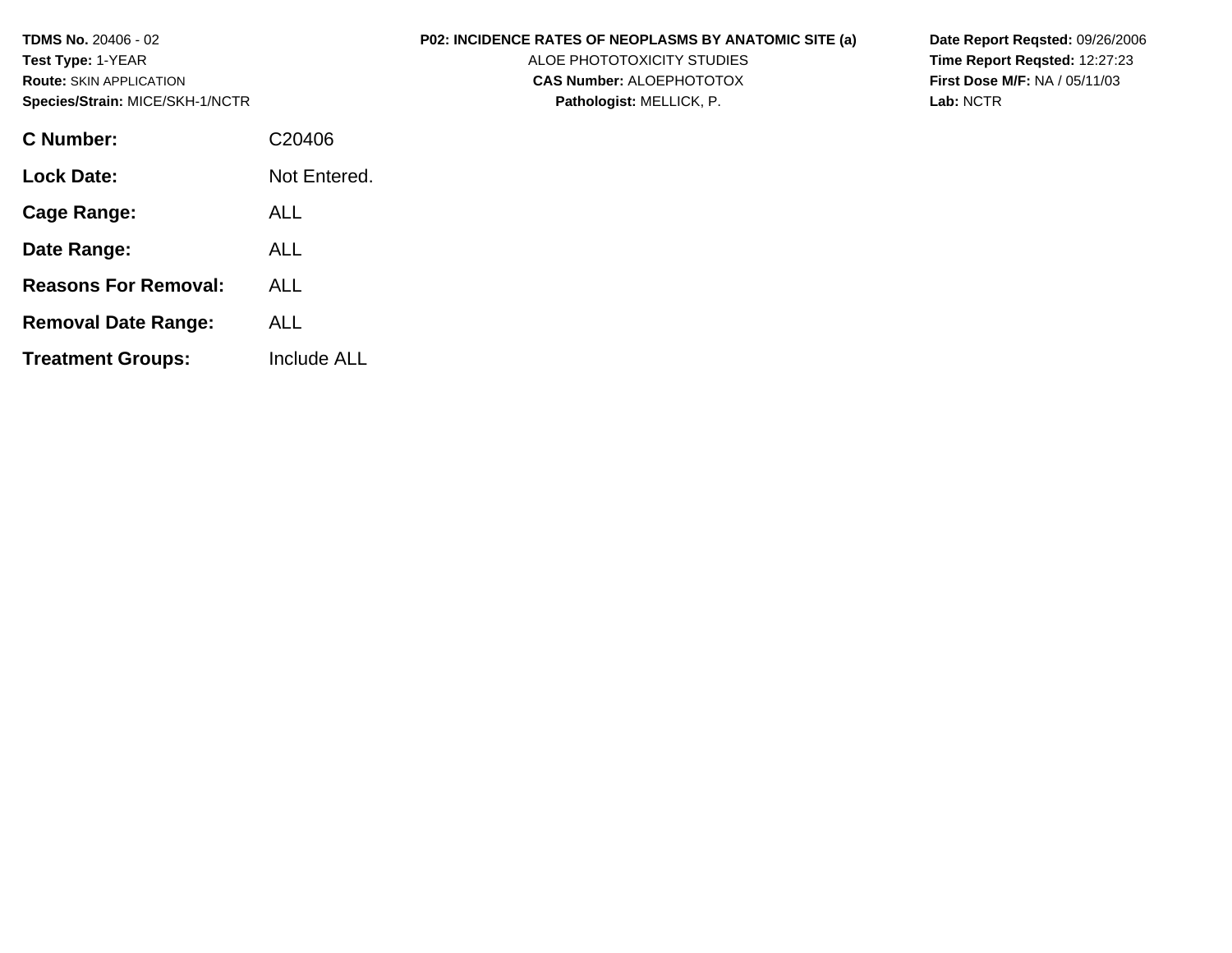**TDMS No.** 20406 - 02 **Test Type:** 1-YEAR **Route:** SKIN APPLICATION **Species/Strain:** MICE/SKH-1/NCTR

#### **P02: INCIDENCE RATES OF NEOPLASMS BY ANATOMIC SITE (a)**

**Pathologist:** MELLICK, P.

ALOE PHOTOTOXICITY STUDIES **CAS Number:** ALOEPHOTOTOX

**Date Report Reqsted:** 09/26/2006 **Time Report Reqsted:** 12:27:23 **First Dose M/F:** NA / 05/11/03 **Lab:** NCTR

| <b>SKH-1 HAIRLESS MICE (NCTR) MICE</b><br><b>FEMALE</b>                                                                                 | <b>NOCREAM NO_SSL</b>                  | <b>VEHICLE NO_SSL</b>    | ALOGEL6% NO_<br><b>SSL</b>             | WHLEAF6% NO_<br><b>SSL</b> | <b>CHARCL6% NO_</b><br><b>SSL</b> |
|-----------------------------------------------------------------------------------------------------------------------------------------|----------------------------------------|--------------------------|----------------------------------------|----------------------------|-----------------------------------|
| <b>Disposition Summary</b>                                                                                                              |                                        |                          |                                        |                            |                                   |
| <b>Animals Initially in Study</b><br><b>Early Deaths</b><br><b>Moribund Sacrifice</b><br><b>Natural Death</b>                           | 36<br>$\overline{5}$<br>$\overline{1}$ | 36<br>$\overline{7}$     | 36<br>$\overline{c}$<br>$\overline{2}$ | 36<br>$\overline{2}$       | 36<br>3                           |
| <b>Survivors</b><br><b>Moribund Sacrifice</b><br><b>Terminal Sacrifice</b><br><b>Harvest</b><br><b>Animals Examined Microscopically</b> | 30<br>36                               | 28<br>$\mathbf{1}$<br>36 | 2<br>30<br>36                          | 33<br>$\overline{1}$<br>36 | 32<br>36                          |
| <b>ALIMENTARY SYSTEM</b>                                                                                                                |                                        |                          |                                        |                            |                                   |
| None                                                                                                                                    |                                        |                          |                                        |                            |                                   |
| CARDIOVASCULAR SYSTEM<br>None                                                                                                           |                                        |                          |                                        |                            |                                   |
| <b>ENDOCRINE SYSTEM</b><br>None                                                                                                         |                                        |                          |                                        |                            |                                   |
| <b>GENERAL BODY SYSTEM</b><br>None                                                                                                      |                                        |                          |                                        |                            |                                   |
| <b>GENITAL SYSTEM</b><br>None                                                                                                           |                                        |                          |                                        |                            |                                   |
| <b>HEMATOPOIETIC SYSTEM</b><br>None                                                                                                     |                                        |                          |                                        |                            |                                   |

a - Number of animals examined microscopically at site and number of animals with lesion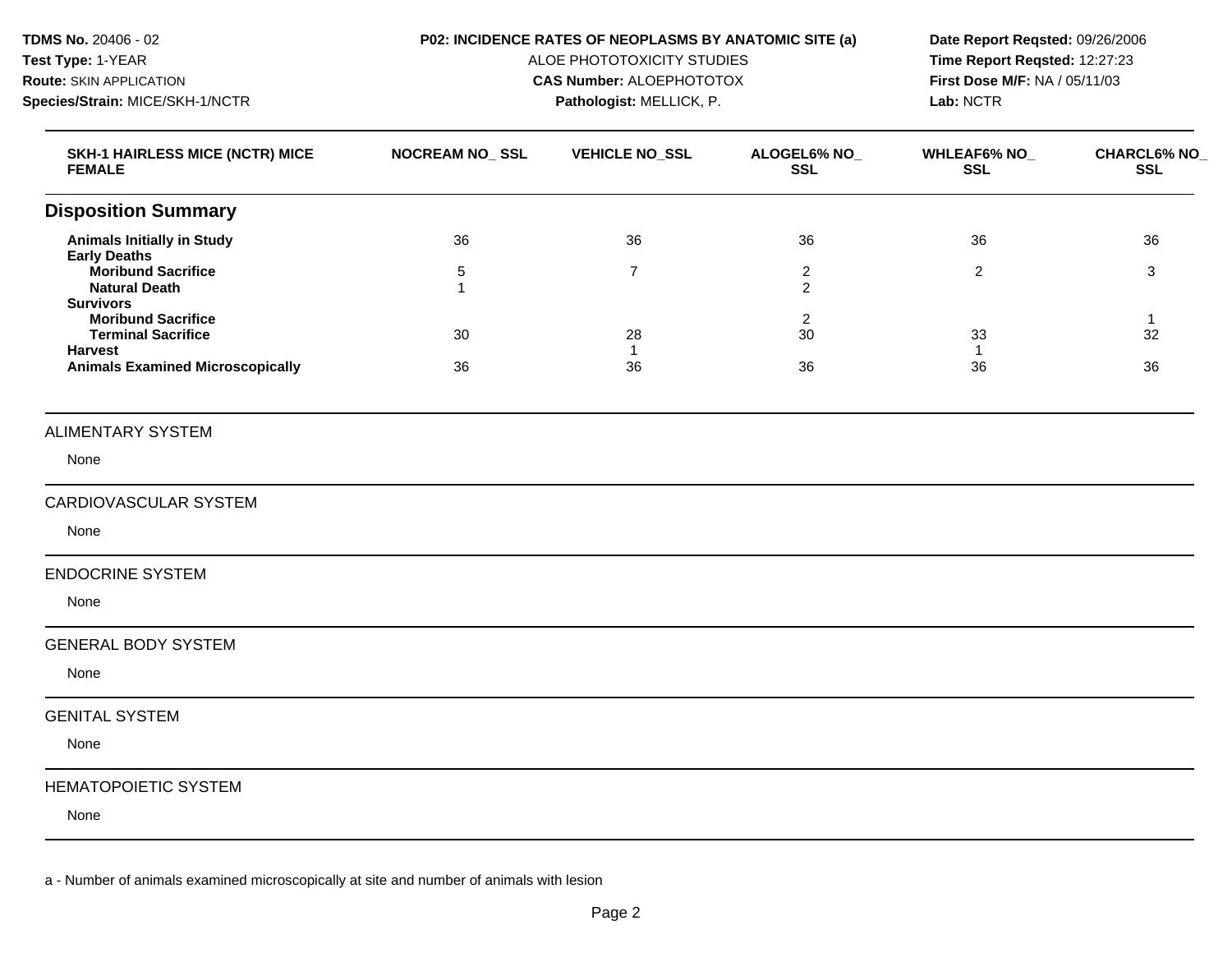| TDMS No. 20406 - 02<br>Test Type: 1-YEAR                                                                                                                                                                                                                                                                                                                                                                                                       |                       | P02: INCIDENCE RATES OF NEOPLASMS BY ANATOMIC SITE (a)<br>ALOE PHOTOTOXICITY STUDIES | Date Report Regsted: 09/26/2006<br>Time Report Reqsted: 12:27:23 |                                  |                                  |
|------------------------------------------------------------------------------------------------------------------------------------------------------------------------------------------------------------------------------------------------------------------------------------------------------------------------------------------------------------------------------------------------------------------------------------------------|-----------------------|--------------------------------------------------------------------------------------|------------------------------------------------------------------|----------------------------------|----------------------------------|
| Route: SKIN APPLICATION                                                                                                                                                                                                                                                                                                                                                                                                                        |                       | <b>CAS Number: ALOEPHOTOTOX</b>                                                      |                                                                  | First Dose M/F: NA / 05/11/03    |                                  |
| Species/Strain: MICE/SKH-1/NCTR                                                                                                                                                                                                                                                                                                                                                                                                                |                       | Pathologist: MELLICK, P.                                                             |                                                                  | Lab: NCTR                        |                                  |
| <b>SKH-1 HAIRLESS MICE (NCTR) MICE</b><br><b>FEMALE</b>                                                                                                                                                                                                                                                                                                                                                                                        | <b>NOCREAM NO SSL</b> | <b>VEHICLE NO SSL</b>                                                                | <b>ALOGEL6% NO</b><br><b>SSL</b>                                 | <b>WHLEAF6% NO</b><br><b>SSL</b> | <b>CHARCL6% NO</b><br><b>SSL</b> |
| <b>INTEGUMENTARY SYSTEM</b>                                                                                                                                                                                                                                                                                                                                                                                                                    |                       |                                                                                      |                                                                  |                                  |                                  |
| Skin, Control<br>Lymphoma Malignant<br>Squamous Cell Carcinoma, One<br>Squamous Cell Carcinoma In Situ, One<br>Squamous Cell Papilloma, One<br>Sebaceous Gland, Adenoma                                                                                                                                                                                                                                                                        | (36)                  | (36)                                                                                 | (36)                                                             | (36)                             | (36)<br>1(3%)                    |
| Subcutaneous Tissue, Lipoma<br>Subcutaneous Tissue, Lymphoma Malignant<br>Skin, Site Of Application<br>Lymphoma Malignant<br>Squamous Cell Carcinoma, One<br>Squamous Cell Carcinoma, Two<br>Squamous Cell Carcinoma, Three<br>Squamous Cell Carcinoma, Four<br>Squamous Cell Carcinoma In Situ, One                                                                                                                                           | (36)                  | 1(3%)<br>1(3%)<br>(36)<br>1(3%)                                                      | (36)                                                             | (36)                             | (36)<br>1(3%)                    |
| Squamous Cell Carcinoma In Situ, Two<br>Squamous Cell Carcinoma In Situ, Three<br>Squamous Cell Carcinoma In Situ, Four<br>Squamous Cell Carcinoma In Situ, Five<br>Squamous Cell Carcinoma In Situ, Greater<br>Than Five<br>Squamous Cell Papilloma, One<br>Squamous Cell Papilloma, Two<br>Squamous Cell Papilloma, Three<br>Squamous Cell Papilloma, Four<br>Squamous Cell Papilloma, Five<br>Squamous Cell Papilloma, Greater Than<br>Five |                       |                                                                                      |                                                                  | 1(3%)                            |                                  |

None

### NERVOUS SYSTEM

None

a - Number of animals examined microscopically at site and number of animals with lesion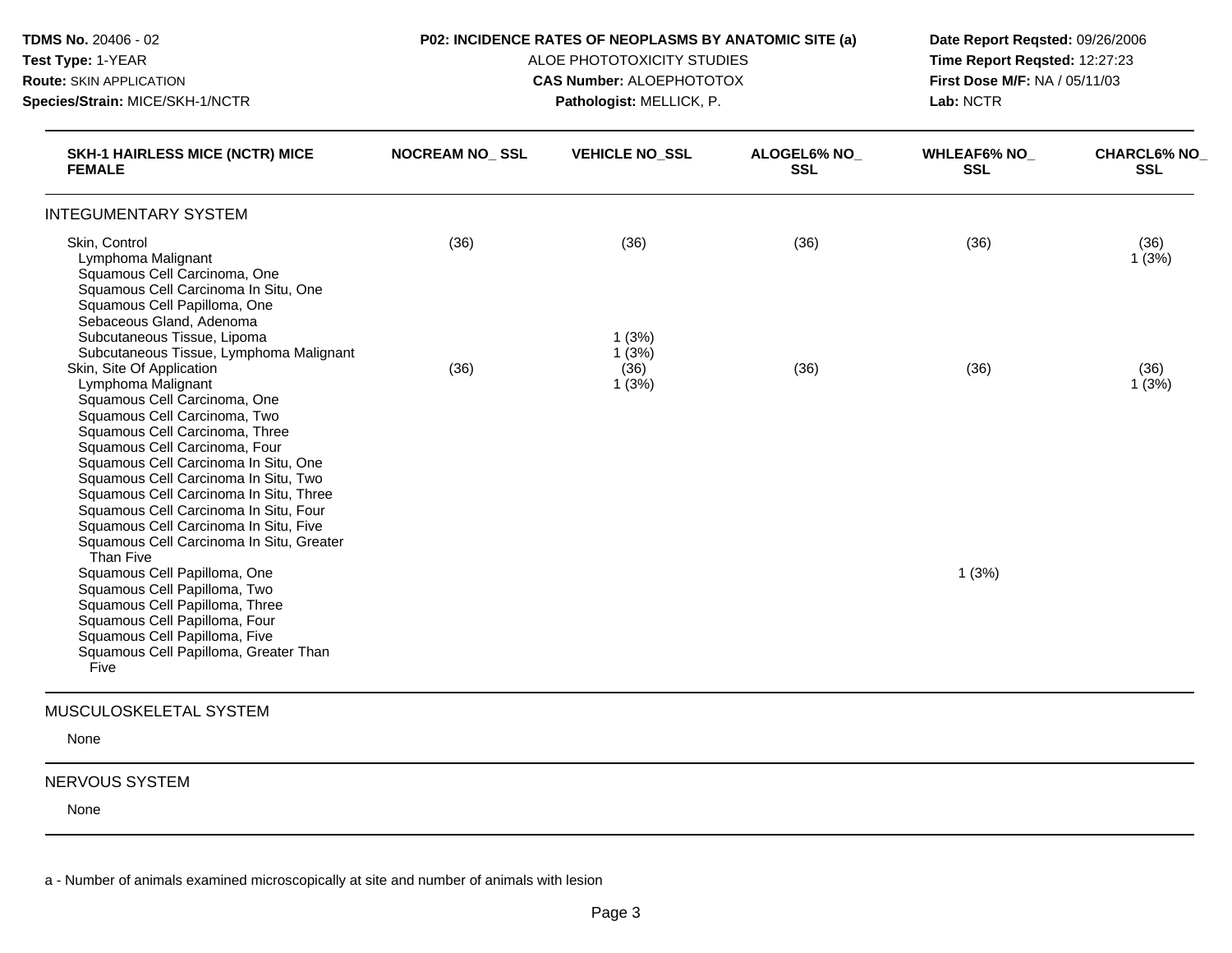| TDMS No. 20406 - 02<br>Test Type: 1-YEAR<br><b>Route: SKIN APPLICATION</b><br>Species/Strain: MICE/SKH-1/NCTR |                       | P02: INCIDENCE RATES OF NEOPLASMS BY ANATOMIC SITE (a)<br>ALOE PHOTOTOXICITY STUDIES<br><b>CAS Number: ALOEPHOTOTOX</b><br>Pathologist: MELLICK, P. | Date Report Reqsted: 09/26/2006<br>Time Report Reqsted: 12:27:23<br>First Dose M/F: NA / 05/11/03<br>Lab: NCTR |                                   |                                   |
|---------------------------------------------------------------------------------------------------------------|-----------------------|-----------------------------------------------------------------------------------------------------------------------------------------------------|----------------------------------------------------------------------------------------------------------------|-----------------------------------|-----------------------------------|
| <b>SKH-1 HAIRLESS MICE (NCTR) MICE</b><br><b>FEMALE</b>                                                       | <b>NOCREAM NO_SSL</b> | <b>VEHICLE NO_SSL</b>                                                                                                                               | ALOGEL6% NO_<br><b>SSL</b>                                                                                     | <b>WHLEAF6% NO_</b><br><b>SSL</b> | <b>CHARCL6% NO_</b><br><b>SSL</b> |
| <b>RESPIRATORY SYSTEM</b>                                                                                     |                       |                                                                                                                                                     |                                                                                                                |                                   |                                   |
| None                                                                                                          |                       |                                                                                                                                                     |                                                                                                                |                                   |                                   |
| SPECIAL SENSES SYSTEM                                                                                         |                       |                                                                                                                                                     |                                                                                                                |                                   |                                   |
| None                                                                                                          |                       |                                                                                                                                                     |                                                                                                                |                                   |                                   |
| <b>URINARY SYSTEM</b>                                                                                         |                       |                                                                                                                                                     |                                                                                                                |                                   |                                   |
| None                                                                                                          |                       |                                                                                                                                                     |                                                                                                                |                                   |                                   |
| <b>SYSTEMIC LESIONS</b>                                                                                       |                       |                                                                                                                                                     |                                                                                                                |                                   |                                   |
| Multiple Organs<br>Lymphoma Malignant                                                                         | $*(36)$               | $*(36)$<br>1(3%)                                                                                                                                    | $*(36)$                                                                                                        | $*(36)$                           | $*(36)$<br>1(3%)                  |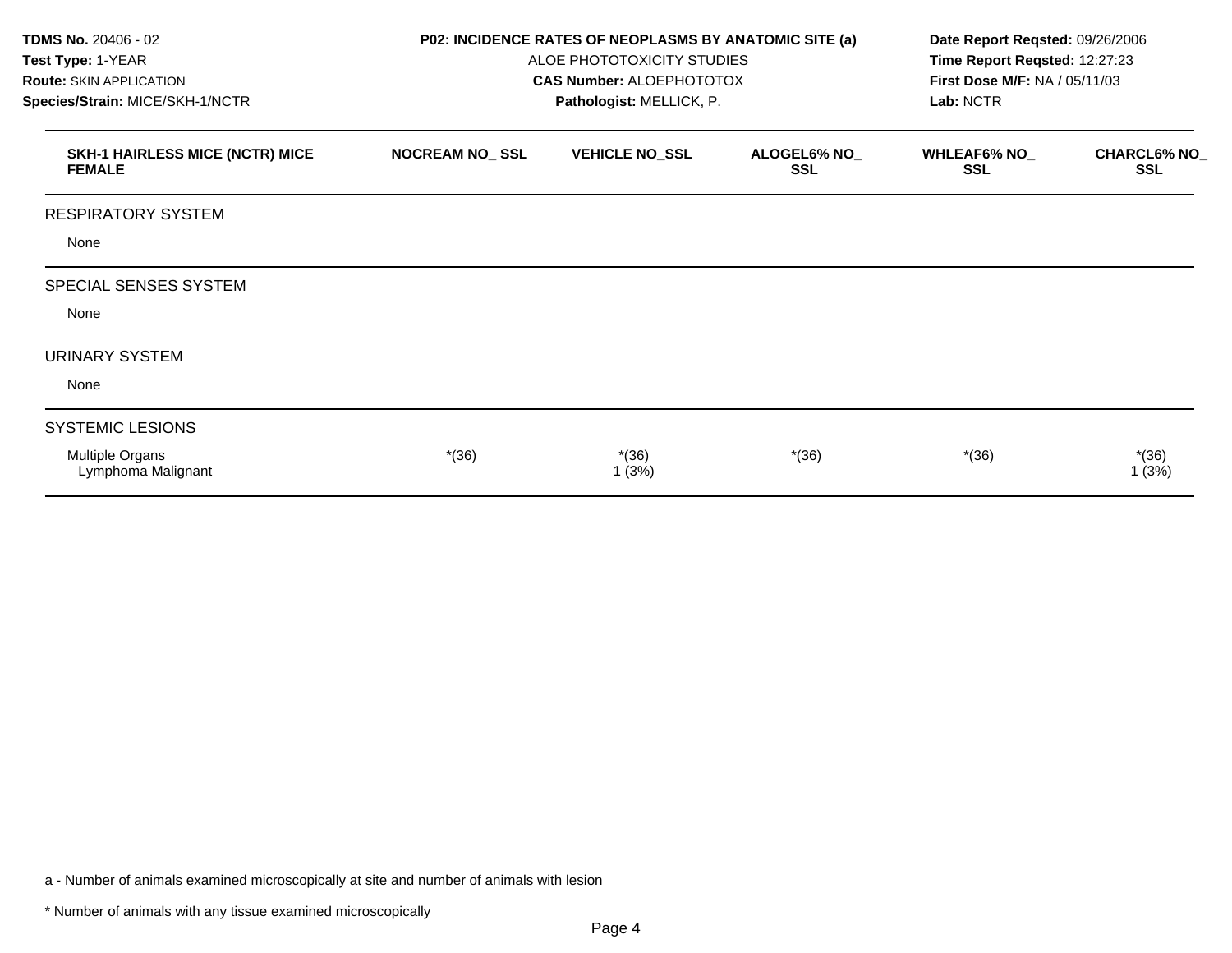| TDMS No. 20406 - 02<br>Test Type: 1-YEAR<br>Route: SKIN APPLICATION<br>Species/Strain: MICE/SKH-1/NCTR              |                            | P02: INCIDENCE RATES OF NEOPLASMS BY ANATOMIC SITE (a)<br>ALOE PHOTOTOXICITY STUDIES<br><b>CAS Number: ALOEPHOTOTOX</b><br>Pathologist: MELLICK, P. | Date Report Reqsted: 09/26/2006<br>Time Report Reqsted: 12:27:23<br>First Dose M/F: NA / 05/11/03<br>Lab: NCTR |                            |                  |
|---------------------------------------------------------------------------------------------------------------------|----------------------------|-----------------------------------------------------------------------------------------------------------------------------------------------------|----------------------------------------------------------------------------------------------------------------|----------------------------|------------------|
| <b>SKH-1 HAIRLESS MICE (NCTR) MICE</b><br><b>FEMALE</b>                                                             | AEMOD_H NO_SSL             | <b>NOCREAM 6.85SSL</b>                                                                                                                              | <b>NOCREAM 13.7SSL</b>                                                                                         | <b>VEHICLE 13.7SSL</b>     | ALOGEL3% 13.7SSL |
| <b>Disposition Summary</b>                                                                                          |                            |                                                                                                                                                     |                                                                                                                |                            |                  |
| <b>Animals Initially in Study</b><br><b>Early Deaths</b>                                                            | 36                         | 36                                                                                                                                                  | 36                                                                                                             | 36                         | 36               |
| <b>Moribund Sacrifice</b><br><b>Natural Death</b><br><b>Survivors</b>                                               | $\mathbf{1}$               | 1<br>1                                                                                                                                              | $\mathbf{1}$                                                                                                   | $\overline{1}$             | $\overline{4}$   |
| <b>Moribund Sacrifice</b><br><b>Terminal Sacrifice</b><br><b>Harvest</b><br><b>Animals Examined Microscopically</b> | $\overline{c}$<br>33<br>36 | 3<br>24<br>$\overline{7}$<br>36                                                                                                                     | -1<br>34<br>36                                                                                                 | $\overline{2}$<br>33<br>36 | 32<br>36         |
|                                                                                                                     |                            |                                                                                                                                                     |                                                                                                                |                            |                  |
| <b>ALIMENTARY SYSTEM</b>                                                                                            |                            |                                                                                                                                                     |                                                                                                                |                            |                  |
| None                                                                                                                |                            |                                                                                                                                                     |                                                                                                                |                            |                  |
| <b>CARDIOVASCULAR SYSTEM</b>                                                                                        |                            |                                                                                                                                                     |                                                                                                                |                            |                  |
| None                                                                                                                |                            |                                                                                                                                                     |                                                                                                                |                            |                  |
| <b>ENDOCRINE SYSTEM</b>                                                                                             |                            |                                                                                                                                                     |                                                                                                                |                            |                  |
| None                                                                                                                |                            |                                                                                                                                                     |                                                                                                                |                            |                  |
| <b>GENERAL BODY SYSTEM</b>                                                                                          |                            |                                                                                                                                                     |                                                                                                                |                            |                  |
| None                                                                                                                |                            |                                                                                                                                                     |                                                                                                                |                            |                  |
| <b>GENITAL SYSTEM</b>                                                                                               |                            |                                                                                                                                                     |                                                                                                                |                            |                  |
| None                                                                                                                |                            |                                                                                                                                                     |                                                                                                                |                            |                  |
| <b>HEMATOPOIETIC SYSTEM</b>                                                                                         |                            |                                                                                                                                                     |                                                                                                                |                            |                  |
| None                                                                                                                |                            |                                                                                                                                                     |                                                                                                                |                            |                  |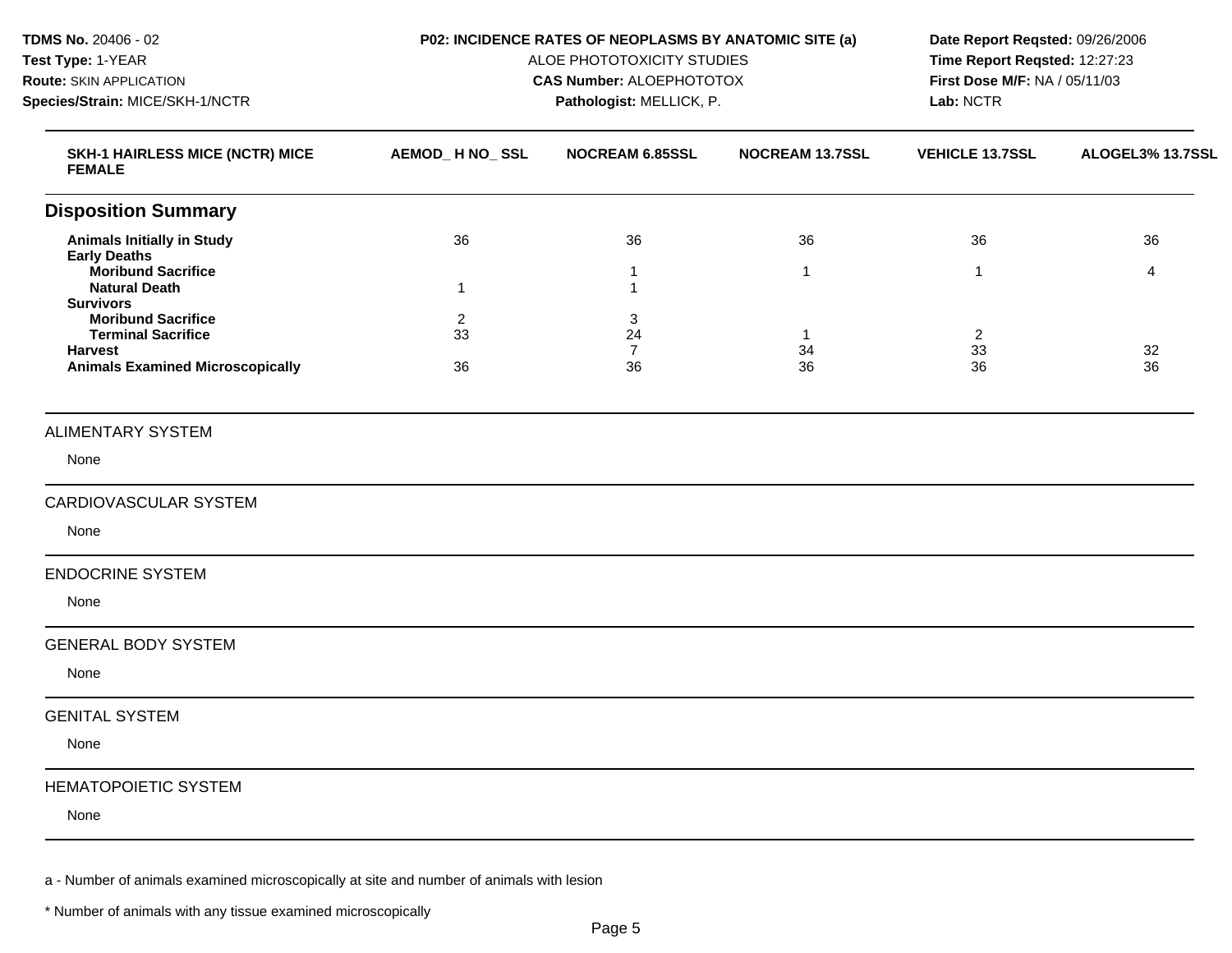| TDMS No. 20406 - 02<br>Test Type: 1-YEAR<br><b>Route: SKIN APPLICATION</b><br>Species/Strain: MICE/SKH-1/NCTR                                                                                                                                                     | P02: INCIDENCE RATES OF NEOPLASMS BY ANATOMIC SITE (a)<br>ALOE PHOTOTOXICITY STUDIES<br><b>CAS Number: ALOEPHOTOTOX</b><br>Pathologist: MELLICK, P. |                                    |                                                         | Date Report Regsted: 09/26/2006<br>Time Report Reqsted: 12:27:23<br><b>First Dose M/F: NA / 05/11/03</b><br>Lab: NCTR |                                                             |
|-------------------------------------------------------------------------------------------------------------------------------------------------------------------------------------------------------------------------------------------------------------------|-----------------------------------------------------------------------------------------------------------------------------------------------------|------------------------------------|---------------------------------------------------------|-----------------------------------------------------------------------------------------------------------------------|-------------------------------------------------------------|
| <b>SKH-1 HAIRLESS MICE (NCTR) MICE</b><br><b>FEMALE</b>                                                                                                                                                                                                           | AEMOD H NO SSL                                                                                                                                      | <b>NOCREAM 6.85SSL</b>             | <b>NOCREAM 13.7SSL</b>                                  | <b>VEHICLE 13.7SSL</b>                                                                                                | ALOGEL3% 13.7SSL                                            |
| <b>INTEGUMENTARY SYSTEM</b>                                                                                                                                                                                                                                       |                                                                                                                                                     |                                    |                                                         |                                                                                                                       |                                                             |
| Skin, Control                                                                                                                                                                                                                                                     | (36)                                                                                                                                                | (36)                               | (36)                                                    | (36)                                                                                                                  | (36)                                                        |
| Lymphoma Malignant<br>Squamous Cell Carcinoma, One<br>Squamous Cell Carcinoma In Situ, One<br>Squamous Cell Papilloma, One<br>Sebaceous Gland, Adenoma                                                                                                            |                                                                                                                                                     | 2(6%)<br>6 (17%)                   | 1(3%)<br>1(3%)                                          |                                                                                                                       | 2(6%)                                                       |
| Subcutaneous Tissue, Lipoma<br>Subcutaneous Tissue, Lymphoma Malignant<br>Skin, Site Of Application<br>Lymphoma Malignant                                                                                                                                         | (36)                                                                                                                                                | (36)<br>1(3%)                      | (36)                                                    | (36)                                                                                                                  | (36)                                                        |
| Squamous Cell Carcinoma, One<br>Squamous Cell Carcinoma, Two<br>Squamous Cell Carcinoma, Three<br>Squamous Cell Carcinoma, Four                                                                                                                                   |                                                                                                                                                     | 2(6%)                              | 16 (44%)<br>5(14%)<br>1(3%)<br>1(3%)                    | 20 (56%)<br>4 (11%)<br>1(3%)                                                                                          | 15 (42%)<br>5(14%)<br>2(6%)                                 |
| Squamous Cell Carcinoma In Situ, One<br>Squamous Cell Carcinoma In Situ, Two<br>Squamous Cell Carcinoma In Situ, Three<br>Squamous Cell Carcinoma In Situ, Four<br>Squamous Cell Carcinoma In Situ, Five<br>Squamous Cell Carcinoma In Situ, Greater<br>Than Five |                                                                                                                                                     | 4 (11%)<br>2(6%)<br>2(6%)<br>1(3%) | 10 (28%)<br>5(14%)<br>7(19%)<br>2(6%)<br>1(3%)<br>3(8%) | 9(25%)<br>7 (19%)<br>6(17%)<br>3(8%)<br>3(8%)<br>2(6%)                                                                | 5(14%)<br>6(17%)<br>5(14%)<br>8 (22%)<br>4 (11%)<br>4 (11%) |
| Squamous Cell Papilloma, One<br>Squamous Cell Papilloma, Two<br>Squamous Cell Papilloma, Three<br>Squamous Cell Papilloma, Four<br>Squamous Cell Papilloma, Five<br>Squamous Cell Papilloma, Greater Than<br>Five                                                 |                                                                                                                                                     | 6(17%)<br>4 (11%)<br>6 (17%)       | 7(19%)<br>5(14%)<br>3(8%)<br>3(8%)<br>2(6%)             | 5(14%)<br>6(17%)<br>3(8%)<br>5(14%)<br>1(3%)<br>1(3%)                                                                 | 4 (11%)<br>5(14%)<br>5(14%)<br>2(6%)<br>3(8%)<br>6(17%)     |

None

# NERVOUS SYSTEM

None

a - Number of animals examined microscopically at site and number of animals with lesion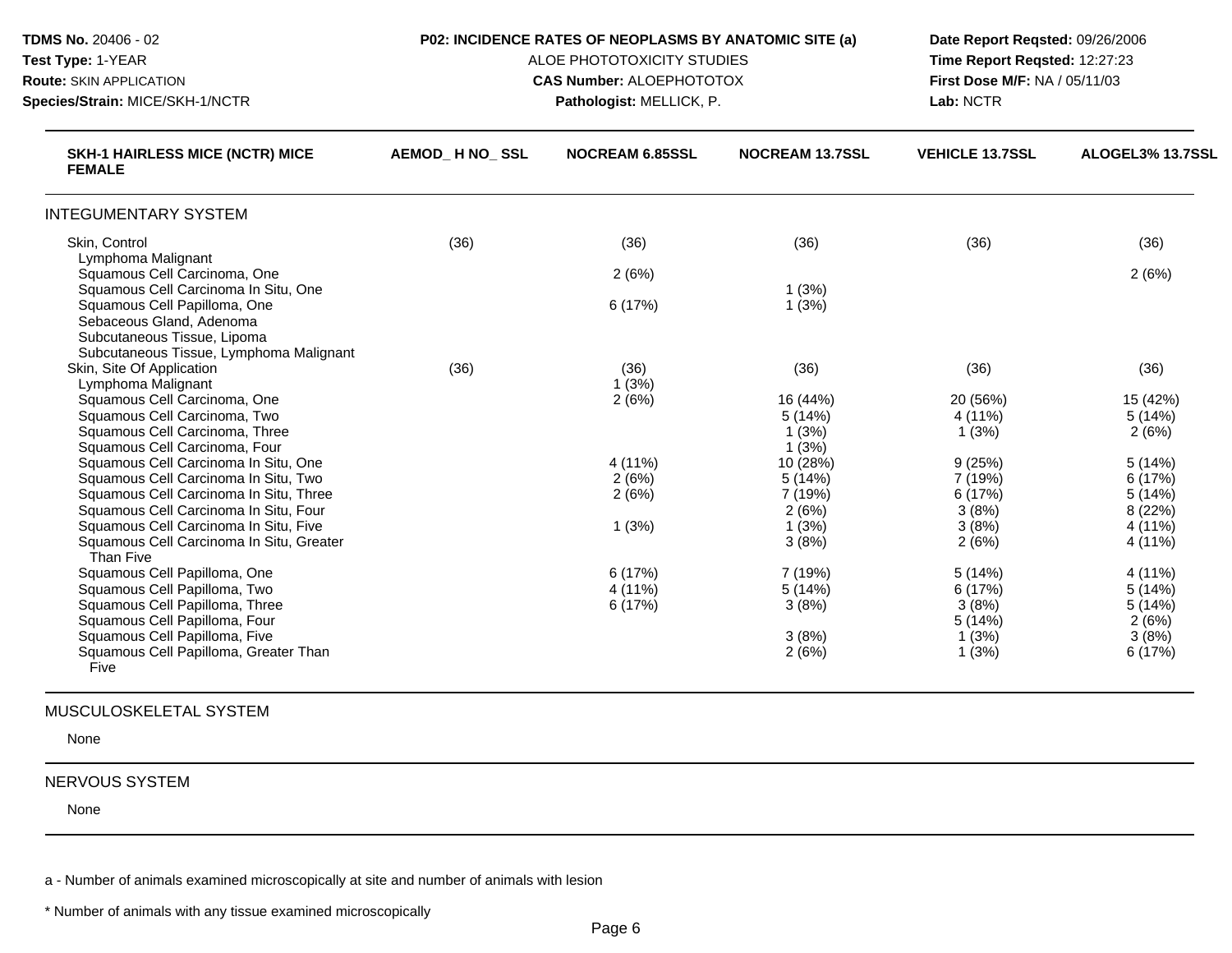| <b>TDMS No. 20406 - 02</b><br>Test Type: 1-YEAR<br><b>Route: SKIN APPLICATION</b><br>Species/Strain: MICE/SKH-1/NCTR | P02: INCIDENCE RATES OF NEOPLASMS BY ANATOMIC SITE (a)<br>ALOE PHOTOTOXICITY STUDIES<br><b>CAS Number: ALOEPHOTOTOX</b><br>Pathologist: MELLICK, P. |                        |                        | Date Report Reqsted: 09/26/2006<br>Time Report Reqsted: 12:27:23<br>First Dose M/F: NA / 05/11/03<br>Lab: NCTR |                  |
|----------------------------------------------------------------------------------------------------------------------|-----------------------------------------------------------------------------------------------------------------------------------------------------|------------------------|------------------------|----------------------------------------------------------------------------------------------------------------|------------------|
| <b>SKH-1 HAIRLESS MICE (NCTR) MICE</b><br><b>FEMALE</b>                                                              | AEMOD_H NO_SSL                                                                                                                                      | <b>NOCREAM 6.85SSL</b> | <b>NOCREAM 13.7SSL</b> | <b>VEHICLE 13.7SSL</b>                                                                                         | ALOGEL3% 13.7SSL |
| <b>RESPIRATORY SYSTEM</b>                                                                                            |                                                                                                                                                     |                        |                        |                                                                                                                |                  |
| None                                                                                                                 |                                                                                                                                                     |                        |                        |                                                                                                                |                  |
| SPECIAL SENSES SYSTEM                                                                                                |                                                                                                                                                     |                        |                        |                                                                                                                |                  |
| None                                                                                                                 |                                                                                                                                                     |                        |                        |                                                                                                                |                  |
| <b>URINARY SYSTEM</b>                                                                                                |                                                                                                                                                     |                        |                        |                                                                                                                |                  |
| None                                                                                                                 |                                                                                                                                                     |                        |                        |                                                                                                                |                  |
| <b>SYSTEMIC LESIONS</b>                                                                                              |                                                                                                                                                     |                        |                        |                                                                                                                |                  |
| Multiple Organs<br>Lymphoma Malignant                                                                                | $*(36)$                                                                                                                                             | $*(36)$<br>1(3%)       | $*(36)$                | $*(36)$                                                                                                        | $*(36)$          |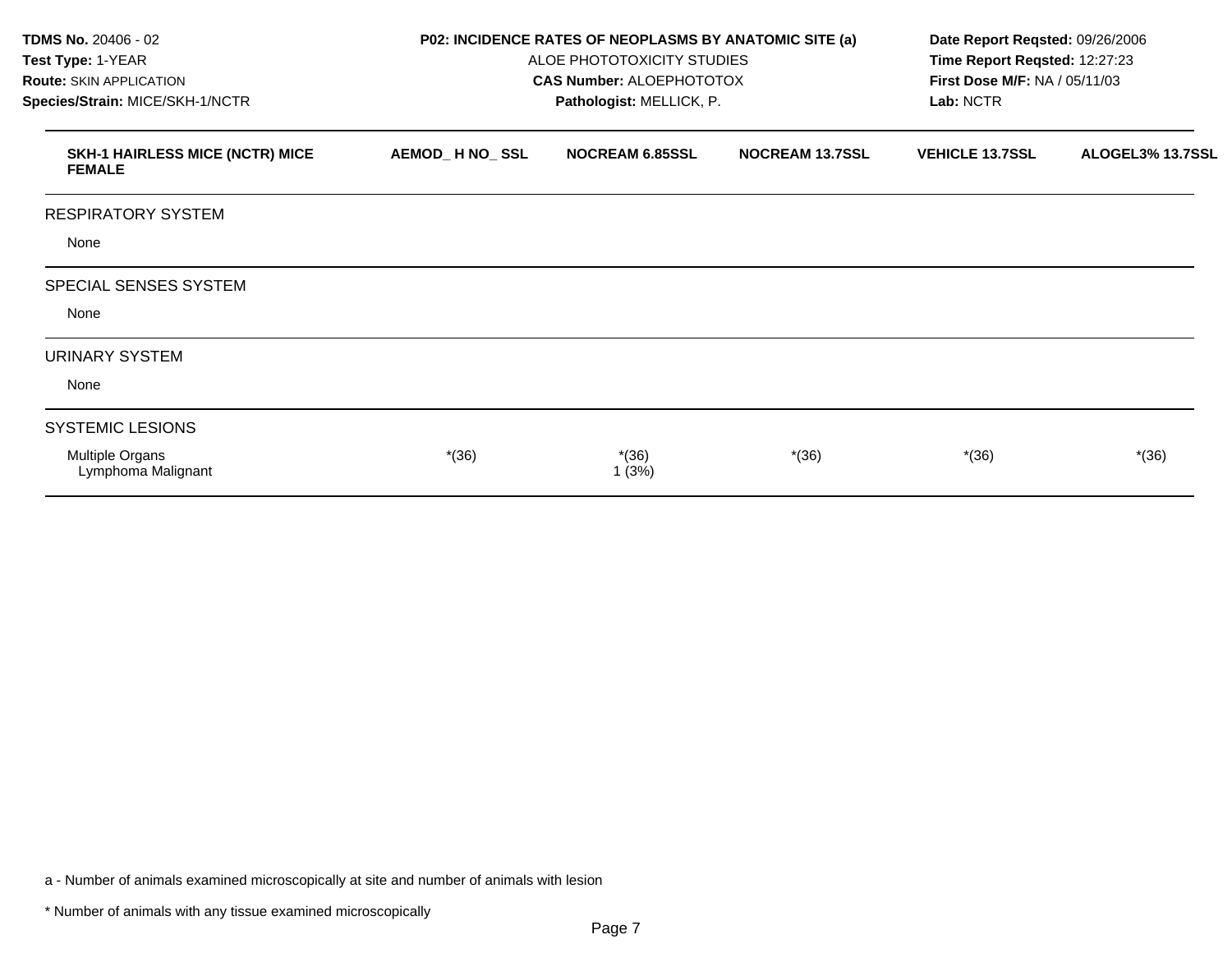**TDMS No.** 20406 - 02 **Test Type:** 1-YEAR **Route:** SKIN APPLICATION **Species/Strain:** MICE/SKH-1/NCTR **P02: INCIDENCE RATES OF NEOPLASMS BY ANATOMIC SITE (a)**  ALOE PHOTOTOXICITY STUDIES **CAS Number:** ALOEPHOTOTOX **Pathologist:** MELLICK, P. **Date Report Reqsted:** 09/26/2006 **Time Report Reqsted:** 12:27:23 **First Dose M/F:** NA / 05/11/03 **Lab:** NCTR **SKH-1 HAIRLESS MICE (NCTR) MICE FEMALE ALOGEL6% 13.7SSL WHLEAF3% 13.7SSL WHLEAF6% 13.7SSL CHARL3% 13.7SSL CHARCL6% 13.7SSL Disposition Summary Animals Initially in Study Early Deaths Moribund Sacrifice Natural Death Survivors Moribund Sacrifice Terminal Sacrifice Harvest Animals Examined Microscopically**  36 4 1 31 36 36 2 1 1 1 31 36 36 1 3 32 36 36 2 34 36 36 2 1 33 36 ALIMENTARY SYSTEM None CARDIOVASCULAR SYSTEM None ENDOCRINE SYSTEM None GENERAL BODY SYSTEM None GENITAL SYSTEM None HEMATOPOIETIC SYSTEM None

a - Number of animals examined microscopically at site and number of animals with lesion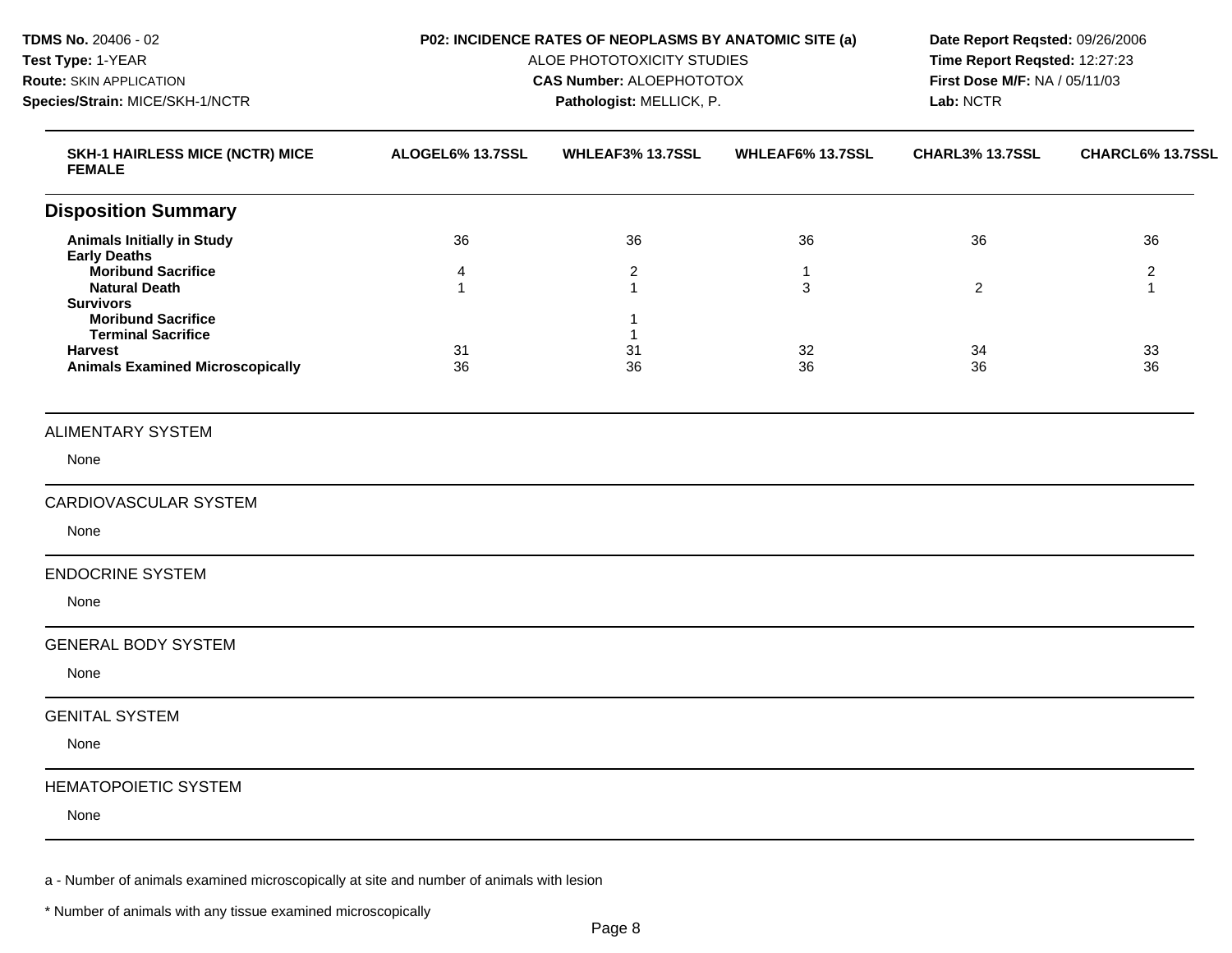| TDMS No. 20406 - 02<br>Test Type: 1-YEAR<br><b>Route: SKIN APPLICATION</b><br>Species/Strain: MICE/SKH-1/NCTR                                                   | P02: INCIDENCE RATES OF NEOPLASMS BY ANATOMIC SITE (a)<br>ALOE PHOTOTOXICITY STUDIES<br><b>CAS Number: ALOEPHOTOTOX</b><br>Pathologist: MELLICK, P. |                         |                         | Date Report Regsted: 09/26/2006<br>Time Report Reqsted: 12:27:23<br>First Dose M/F: NA / 05/11/03<br>Lab: NCTR |                  |
|-----------------------------------------------------------------------------------------------------------------------------------------------------------------|-----------------------------------------------------------------------------------------------------------------------------------------------------|-------------------------|-------------------------|----------------------------------------------------------------------------------------------------------------|------------------|
| <b>SKH-1 HAIRLESS MICE (NCTR) MICE</b><br><b>FEMALE</b>                                                                                                         | ALOGEL6% 13.7SSL                                                                                                                                    | <b>WHLEAF3% 13.7SSL</b> | WHLEAF6% 13.7SSL        | <b>CHARL3% 13.7SSL</b>                                                                                         | CHARCL6% 13.7SSL |
| <b>INTEGUMENTARY SYSTEM</b>                                                                                                                                     |                                                                                                                                                     |                         |                         |                                                                                                                |                  |
| Skin, Control<br>Lymphoma Malignant                                                                                                                             | (36)                                                                                                                                                | (36)                    | (36)                    | (36)                                                                                                           | (36)<br>1(3%)    |
| Squamous Cell Carcinoma, One<br>Squamous Cell Carcinoma In Situ, One<br>Squamous Cell Papilloma, One<br>Sebaceous Gland, Adenoma<br>Subcutaneous Tissue, Lipoma | 1(3%)                                                                                                                                               | 1(3%)<br>2(6%)          | 1(3%)<br>1(3%)<br>1(3%) | 2(6%)                                                                                                          | 2(6%)            |
| Subcutaneous Tissue, Lymphoma Malignant<br>Skin, Site Of Application                                                                                            | (36)                                                                                                                                                | (36)                    | (36)                    | (36)                                                                                                           | (36)             |
| Lymphoma Malignant                                                                                                                                              |                                                                                                                                                     | 1(3%)                   |                         |                                                                                                                | 1(3%)            |
| Squamous Cell Carcinoma, One                                                                                                                                    | 17 (47%)                                                                                                                                            | 16 (44%)                | 14 (39%)                | 10 (28%)                                                                                                       | 9(25%)           |
| Squamous Cell Carcinoma, Two                                                                                                                                    | 6(17%)                                                                                                                                              | 2(6%)                   | 4 (11%)                 | 4 (11%)                                                                                                        | 7 (19%)          |
| Squamous Cell Carcinoma, Three                                                                                                                                  |                                                                                                                                                     | 2(6%)                   |                         | 1(3%)                                                                                                          | 1(3%)            |
| Squamous Cell Carcinoma, Four                                                                                                                                   |                                                                                                                                                     |                         |                         |                                                                                                                |                  |
| Squamous Cell Carcinoma In Situ, One                                                                                                                            | 7 (19%)                                                                                                                                             | 4 (11%)                 | 6(17%)                  | 3(8%)                                                                                                          | 7(19%)           |
| Squamous Cell Carcinoma In Situ, Two                                                                                                                            | 6(17%)                                                                                                                                              | 6 (17%)                 | 10 (28%)                | 3(8%)                                                                                                          | 4 (11%)          |
| Squamous Cell Carcinoma In Situ, Three                                                                                                                          | 3(8%)                                                                                                                                               | 4 (11%)                 | 4 (11%)                 | 6(17%)                                                                                                         | 2(6%)            |
| Squamous Cell Carcinoma In Situ, Four                                                                                                                           | 2(6%)                                                                                                                                               | 2(6%)                   | 4 (11%)                 | 4 (11%)                                                                                                        | 6 (17%)          |
| Squamous Cell Carcinoma In Situ, Five                                                                                                                           | 5(14%)                                                                                                                                              | 3(8%)                   | 1(3%)                   | 7 (19%)                                                                                                        | 5(14%)           |
| Squamous Cell Carcinoma In Situ, Greater<br>Than Five                                                                                                           | 5(14%)                                                                                                                                              | 12 (33%)                | 3(8%)                   | 9(25%)                                                                                                         | 5(14%)           |
| Squamous Cell Papilloma, One                                                                                                                                    | 7 (19%)                                                                                                                                             | 5(14%)                  | 4 (11%)                 | 7 (19%)                                                                                                        | 6(17%)           |
| Squamous Cell Papilloma, Two                                                                                                                                    | 4 (11%)                                                                                                                                             | 8(22%)                  | 6(17%)                  | 7(19%)                                                                                                         | 7 (19%)          |
| Squamous Cell Papilloma, Three                                                                                                                                  | 4 (11%)                                                                                                                                             | 5(14%)                  | 6 (17%)                 | 6 (17%)                                                                                                        | 5(14%)           |
| Squamous Cell Papilloma, Four                                                                                                                                   | 8 (22%)                                                                                                                                             | 2(6%)                   | 4 (11%)                 | 2(6%)                                                                                                          | 3(8%)            |
| Squamous Cell Papilloma, Five                                                                                                                                   | 1(3%)                                                                                                                                               |                         | 3(8%)                   | 3(8%)                                                                                                          |                  |
| Squamous Cell Papilloma, Greater Than<br>Five                                                                                                                   | 5(14%)                                                                                                                                              | 6 (17%)                 | 6 (17%)                 | 5(14%)                                                                                                         | 10 (28%)         |

None

# NERVOUS SYSTEM

None

a - Number of animals examined microscopically at site and number of animals with lesion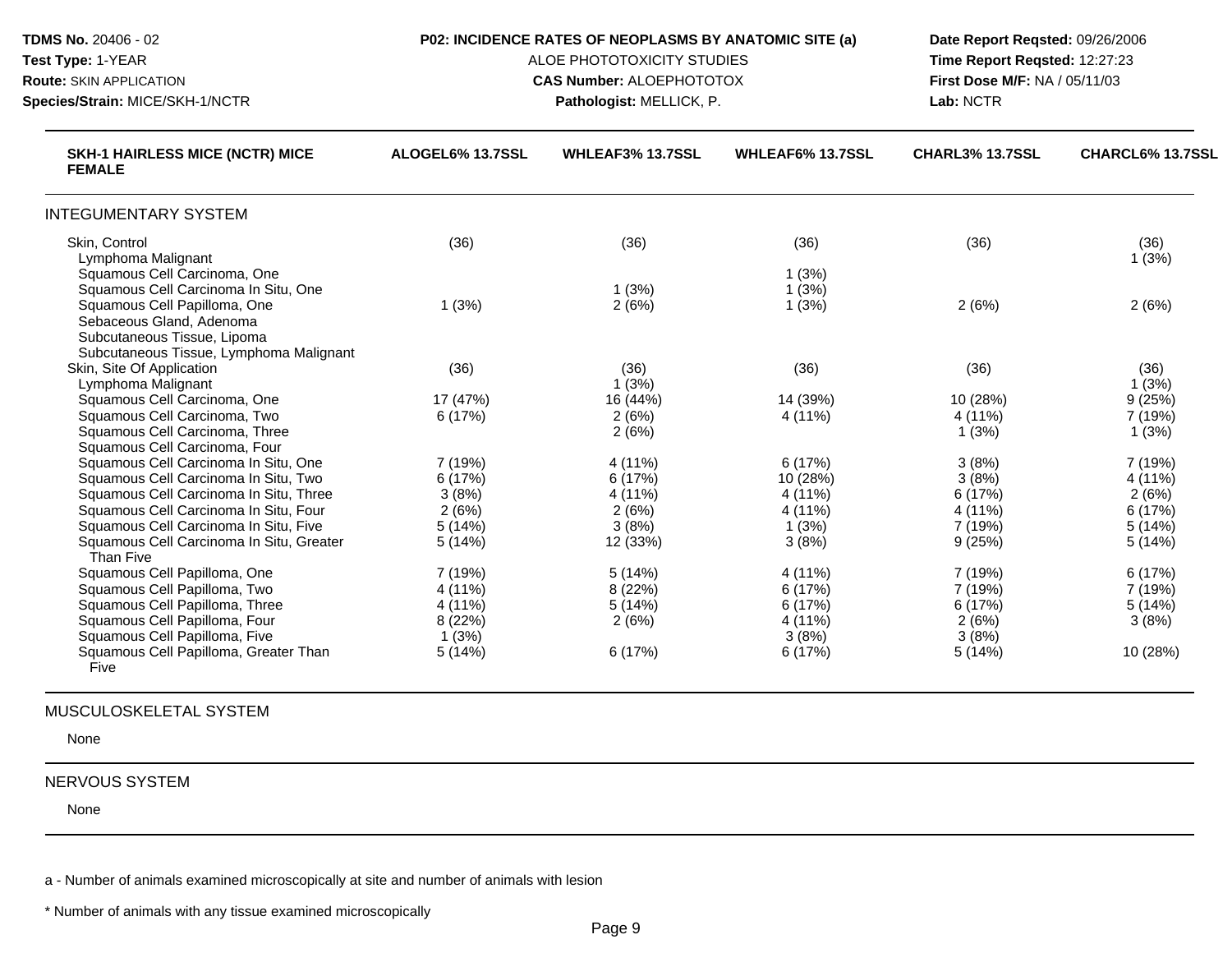| <b>TDMS No. 20406 - 02</b><br>Test Type: 1-YEAR<br><b>Route: SKIN APPLICATION</b><br>Species/Strain: MICE/SKH-1/NCTR | P02: INCIDENCE RATES OF NEOPLASMS BY ANATOMIC SITE (a)<br>ALOE PHOTOTOXICITY STUDIES<br><b>CAS Number: ALOEPHOTOTOX</b><br>Pathologist: MELLICK, P. |                         |                         | Date Report Reqsted: 09/26/2006<br>Time Report Reqsted: 12:27:23<br><b>First Dose M/F: NA / 05/11/03</b><br>Lab: NCTR |                  |
|----------------------------------------------------------------------------------------------------------------------|-----------------------------------------------------------------------------------------------------------------------------------------------------|-------------------------|-------------------------|-----------------------------------------------------------------------------------------------------------------------|------------------|
| <b>SKH-1 HAIRLESS MICE (NCTR) MICE</b><br><b>FEMALE</b>                                                              | ALOGEL6% 13.7SSL                                                                                                                                    | <b>WHLEAF3% 13.7SSL</b> | <b>WHLEAF6% 13.7SSL</b> | <b>CHARL3% 13.7SSL</b>                                                                                                | CHARCL6% 13.7SSL |
| <b>RESPIRATORY SYSTEM</b>                                                                                            |                                                                                                                                                     |                         |                         |                                                                                                                       |                  |
| None                                                                                                                 |                                                                                                                                                     |                         |                         |                                                                                                                       |                  |
| SPECIAL SENSES SYSTEM                                                                                                |                                                                                                                                                     |                         |                         |                                                                                                                       |                  |
| None                                                                                                                 |                                                                                                                                                     |                         |                         |                                                                                                                       |                  |
| <b>URINARY SYSTEM</b>                                                                                                |                                                                                                                                                     |                         |                         |                                                                                                                       |                  |
| None                                                                                                                 |                                                                                                                                                     |                         |                         |                                                                                                                       |                  |
| <b>SYSTEMIC LESIONS</b>                                                                                              |                                                                                                                                                     |                         |                         |                                                                                                                       |                  |
| Multiple Organs<br>Lymphoma Malignant                                                                                | $*(36)$                                                                                                                                             | $*(36)$<br>1(3%)        | $*(36)$                 | $*(36)$                                                                                                               | $*(36)$<br>1(3%) |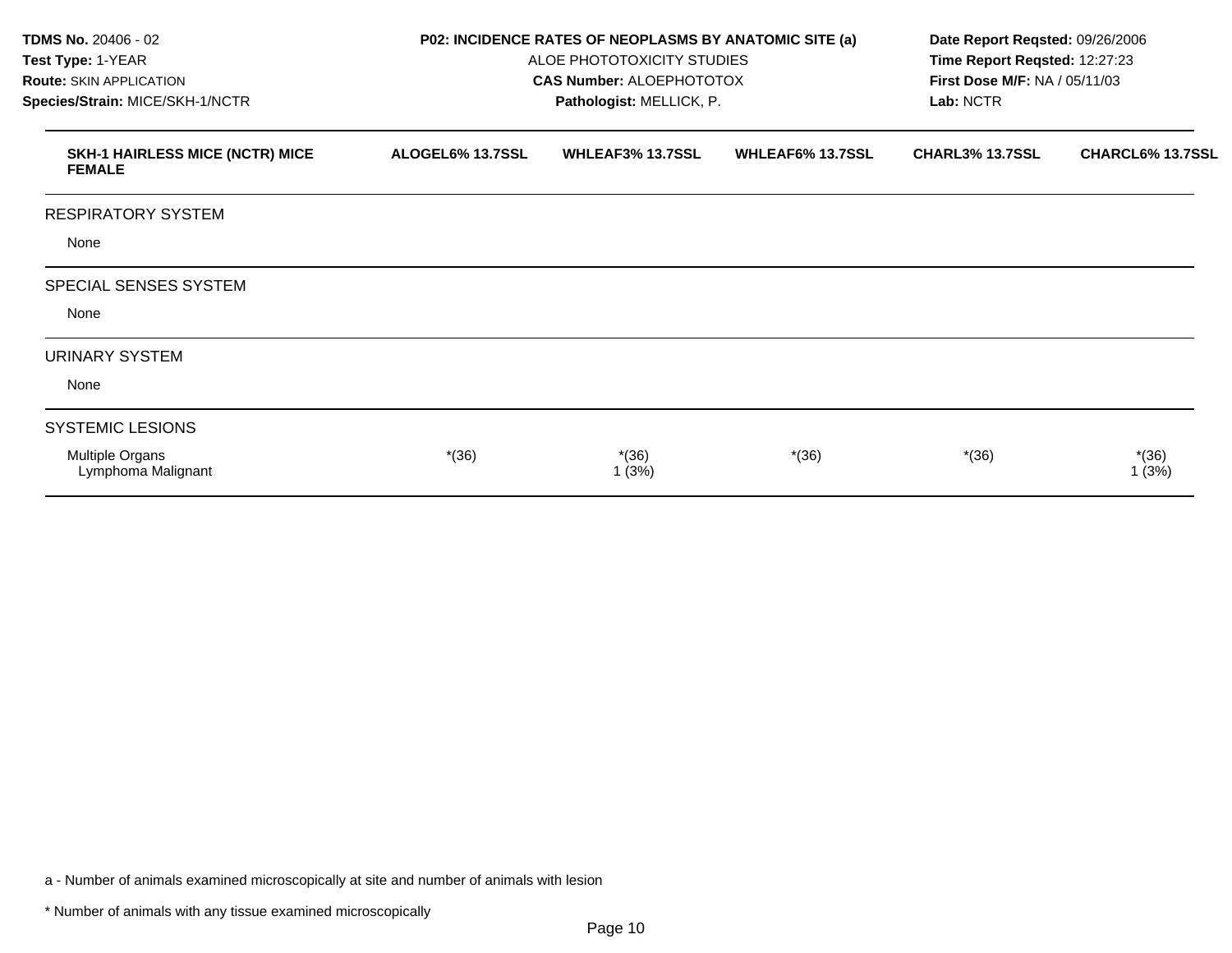**TDMS No.** 20406 - 02 **Test Type:** 1-YEAR **Route:** SKIN APPLICATION **Species/Strain:** MICE/SKH-1/NCTR **P02: INCIDENCE RATES OF NEOPLASMS BY ANATOMIC SITE (a)**  ALOE PHOTOTOXICITY STUDIES **CAS Number:** ALOEPHOTOTOX **Pathologist:** MELLICK, P. **Date Report Reqsted:** 09/26/2006 **Time Report Reqsted:** 12:27:23 **First Dose M/F:** NA / 05/11/03 **Lab:** NCTR **SKH-1 HAIRLESS MICE (NCTR) MICE FEMALE AEMOD\_LO 13.7SSL AEMOD\_HI 13.7SSL NOCREAM 20.5SSL Disposition Summary Animals Initially in Study Early Deaths Moribund Sacrifice Natural Death Survivors Moribund Sacrifice Terminal Sacrifice Harvest Animals Examined Microscopically**  36 4 32 36 36 1 2 33 36 36 1 35 36 ALIMENTARY SYSTEM None CARDIOVASCULAR SYSTEM None ENDOCRINE SYSTEM None GENERAL BODY SYSTEM None GENITAL SYSTEM None HEMATOPOIETIC SYSTEM None

a - Number of animals examined microscopically at site and number of animals with lesion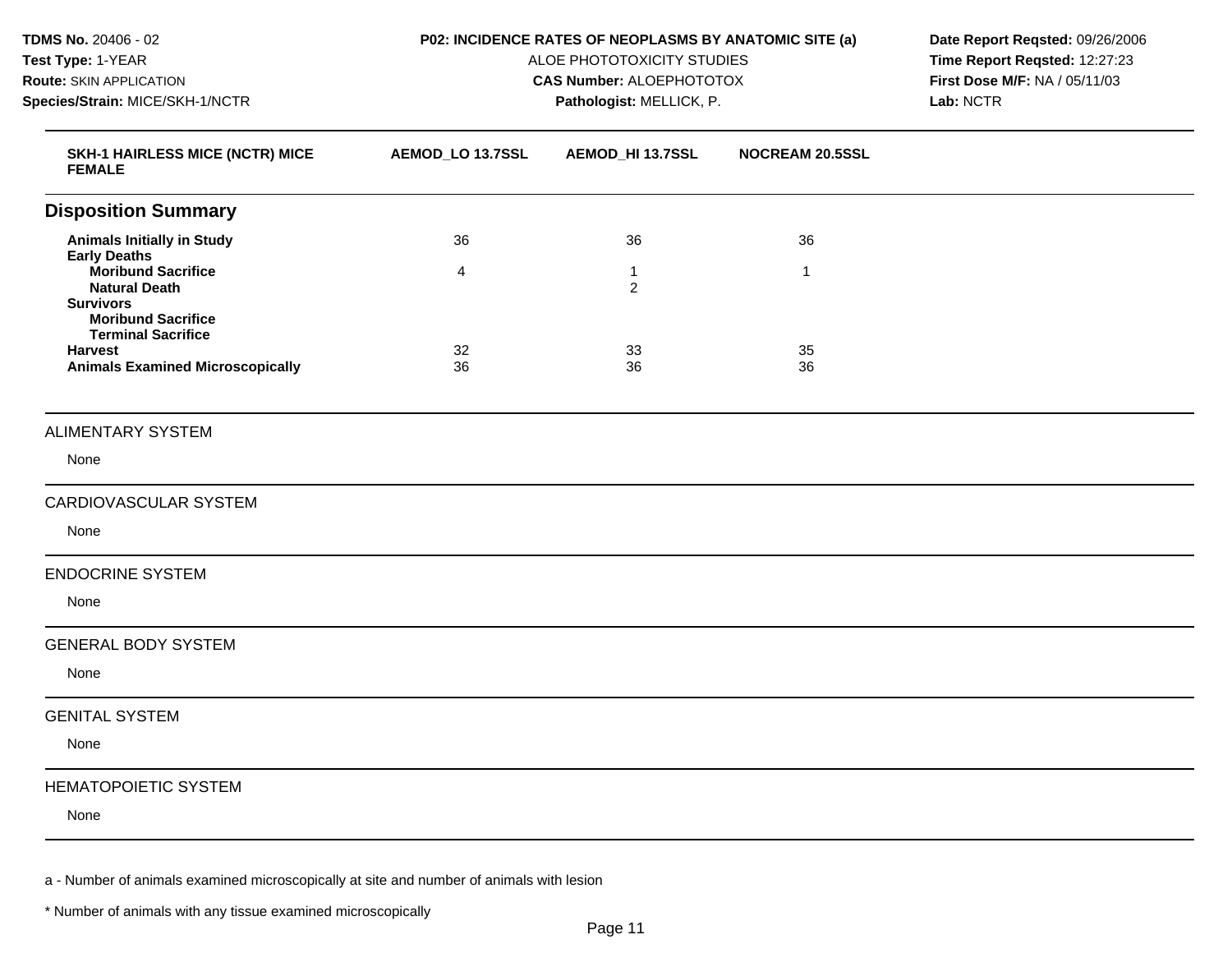| TDMS No. 20406 - 02<br>Test Type: 1-YEAR<br>Route: SKIN APPLICATION<br>Species/Strain: MICE/SKH-1/NCTR                             | P02: INCIDENCE RATES OF NEOPLASMS BY ANATOMIC SITE (a)<br>ALOE PHOTOTOXICITY STUDIES<br><b>CAS Number: ALOEPHOTOTOX</b><br>Pathologist: MELLICK, P. |                  |                        | Date Report Regsted: 09/26/2006<br>Time Report Regsted: 12:27:23<br>First Dose M/F: NA / 05/11/03<br>Lab: NCTR |
|------------------------------------------------------------------------------------------------------------------------------------|-----------------------------------------------------------------------------------------------------------------------------------------------------|------------------|------------------------|----------------------------------------------------------------------------------------------------------------|
| <b>SKH-1 HAIRLESS MICE (NCTR) MICE</b><br><b>FEMALE</b>                                                                            | <b>AEMOD LO 13.7SSL</b>                                                                                                                             | AEMOD HI 13.7SSL | <b>NOCREAM 20.5SSL</b> |                                                                                                                |
| <b>INTEGUMENTARY SYSTEM</b>                                                                                                        |                                                                                                                                                     |                  |                        |                                                                                                                |
| Skin, Control<br>Lymphoma Malignant<br>Squamous Cell Carcinoma, One<br>Squamous Cell Carcinoma In Situ, One                        | (36)                                                                                                                                                | (36)             | (36)                   |                                                                                                                |
| Squamous Cell Papilloma, One<br>Sebaceous Gland, Adenoma<br>Subcutaneous Tissue, Lipoma<br>Subcutaneous Tissue, Lymphoma Malignant | 1(3%)<br>1(3%)                                                                                                                                      | 1(3%)            |                        |                                                                                                                |
| Skin, Site Of Application<br>Lymphoma Malignant                                                                                    | (36)                                                                                                                                                | (36)             | (36)                   |                                                                                                                |
| Squamous Cell Carcinoma, One                                                                                                       | 19 (53%)                                                                                                                                            | 11 (31%)         | 8 (22%)                |                                                                                                                |
| Squamous Cell Carcinoma, Two                                                                                                       | 1(3%)                                                                                                                                               | 3(8%)            | 7 (19%)                |                                                                                                                |
| Squamous Cell Carcinoma, Three                                                                                                     | 2(6%)                                                                                                                                               | 4 (11%)          | 1(3%)                  |                                                                                                                |
| Squamous Cell Carcinoma, Four                                                                                                      |                                                                                                                                                     | 1(3%)            | 1(3%)                  |                                                                                                                |
| Squamous Cell Carcinoma In Situ, One                                                                                               | 9(25%)                                                                                                                                              | 5(14%)           | 7 (19%)                |                                                                                                                |
| Squamous Cell Carcinoma In Situ, Two                                                                                               | 4 (11%)                                                                                                                                             | 6(17%)           | 4 (11%)                |                                                                                                                |
| Squamous Cell Carcinoma In Situ, Three                                                                                             | 3(8%)                                                                                                                                               | 6 (17%)          | 7 (19%)                |                                                                                                                |
| Squamous Cell Carcinoma In Situ, Four                                                                                              | 5(14%)                                                                                                                                              | 5(14%)           | 3(8%)                  |                                                                                                                |
| Squamous Cell Carcinoma In Situ, Five                                                                                              | 2(6%)                                                                                                                                               | 3(8%)            | 1(3%)                  |                                                                                                                |
| Squamous Cell Carcinoma In Situ, Greater<br>Than Five                                                                              | 4 (11%)                                                                                                                                             | 6(17%)           | 1(3%)                  |                                                                                                                |
| Squamous Cell Papilloma, One                                                                                                       | 4 (11%)                                                                                                                                             | 7 (19%)          | 8 (22%)                |                                                                                                                |
| Squamous Cell Papilloma, Two                                                                                                       | 4 (11%)                                                                                                                                             | 9(25%)           | 3(8%)                  |                                                                                                                |
| Squamous Cell Papilloma, Three                                                                                                     | 6(17%)                                                                                                                                              | 4 (11%)          | 2(6%)                  |                                                                                                                |
| Squamous Cell Papilloma, Four                                                                                                      | 3(8%)                                                                                                                                               | 2(6%)            |                        |                                                                                                                |
| Squamous Cell Papilloma, Five                                                                                                      | 6 (17%)                                                                                                                                             | 2(6%)            | 1(3%)                  |                                                                                                                |
| Squamous Cell Papilloma, Greater Than<br>Five                                                                                      | 4 (11%)                                                                                                                                             | 5(14%)           | 2(6%)                  |                                                                                                                |

None

# NERVOUS SYSTEM

None

a - Number of animals examined microscopically at site and number of animals with lesion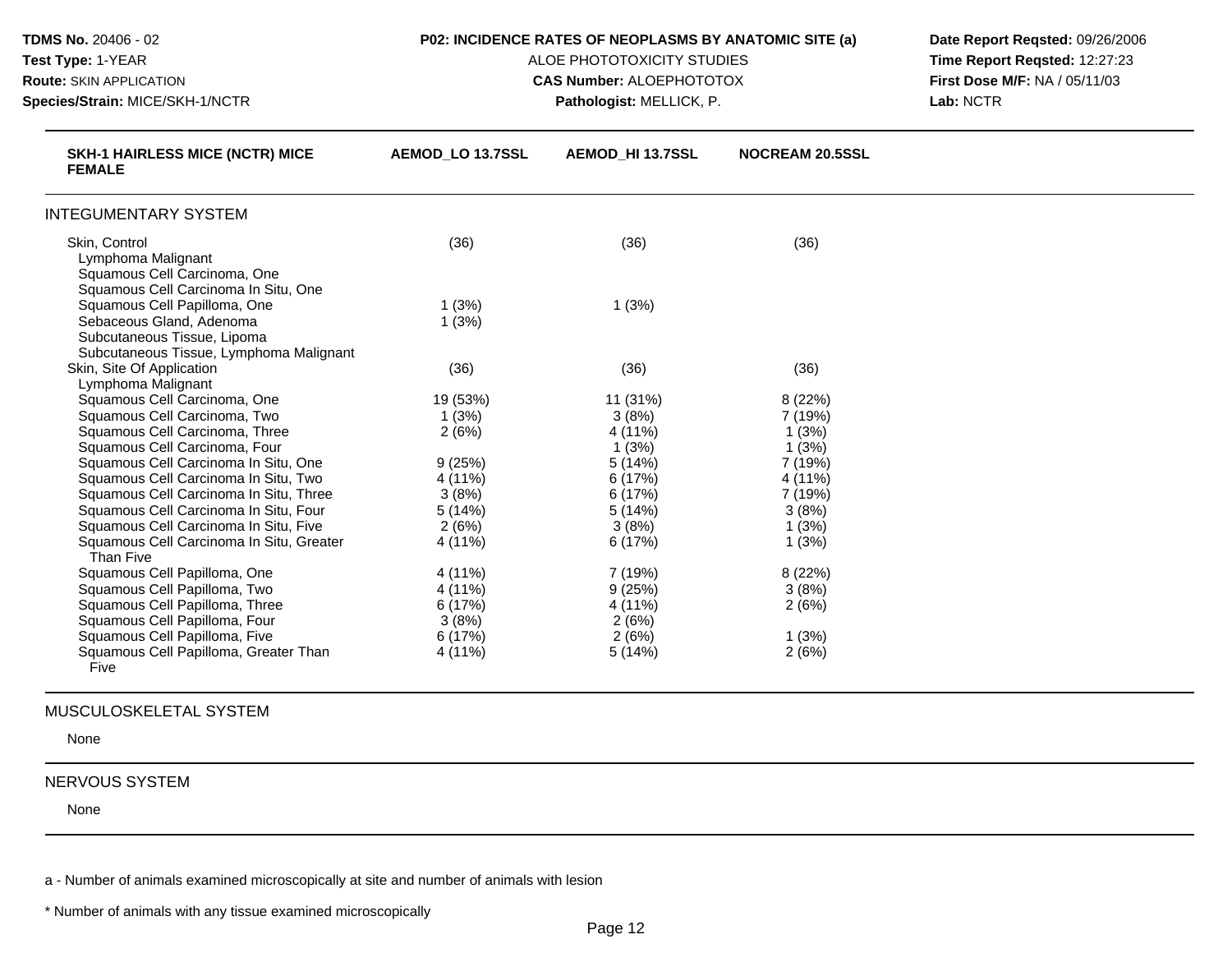| TDMS No. 20406 - 02<br>Test Type: 1-YEAR<br><b>Route: SKIN APPLICATION</b><br>Species/Strain: MICE/SKH-1/NCTR | P02: INCIDENCE RATES OF NEOPLASMS BY ANATOMIC SITE (a)<br>ALOE PHOTOTOXICITY STUDIES<br><b>CAS Number: ALOEPHOTOTOX</b> | Date Report Reqsted: 09/26/2006<br>Time Report Reqsted: 12:27:23<br>First Dose M/F: NA / 05/11/03<br>Lab: NCTR |                        |  |
|---------------------------------------------------------------------------------------------------------------|-------------------------------------------------------------------------------------------------------------------------|----------------------------------------------------------------------------------------------------------------|------------------------|--|
| <b>SKH-1 HAIRLESS MICE (NCTR) MICE</b><br><b>FEMALE</b>                                                       | AEMOD_LO 13.7SSL                                                                                                        | AEMOD_HI 13.7SSL                                                                                               | <b>NOCREAM 20.5SSL</b> |  |
| <b>RESPIRATORY SYSTEM</b>                                                                                     |                                                                                                                         |                                                                                                                |                        |  |
| None                                                                                                          |                                                                                                                         |                                                                                                                |                        |  |
| SPECIAL SENSES SYSTEM                                                                                         |                                                                                                                         |                                                                                                                |                        |  |
| None                                                                                                          |                                                                                                                         |                                                                                                                |                        |  |
| <b>URINARY SYSTEM</b>                                                                                         |                                                                                                                         |                                                                                                                |                        |  |
| None                                                                                                          |                                                                                                                         |                                                                                                                |                        |  |
| <b>SYSTEMIC LESIONS</b>                                                                                       |                                                                                                                         |                                                                                                                |                        |  |
| Multiple Organs<br>Lymphoma Malignant                                                                         | $*(36)$                                                                                                                 | $*(36)$                                                                                                        | $*(36)$                |  |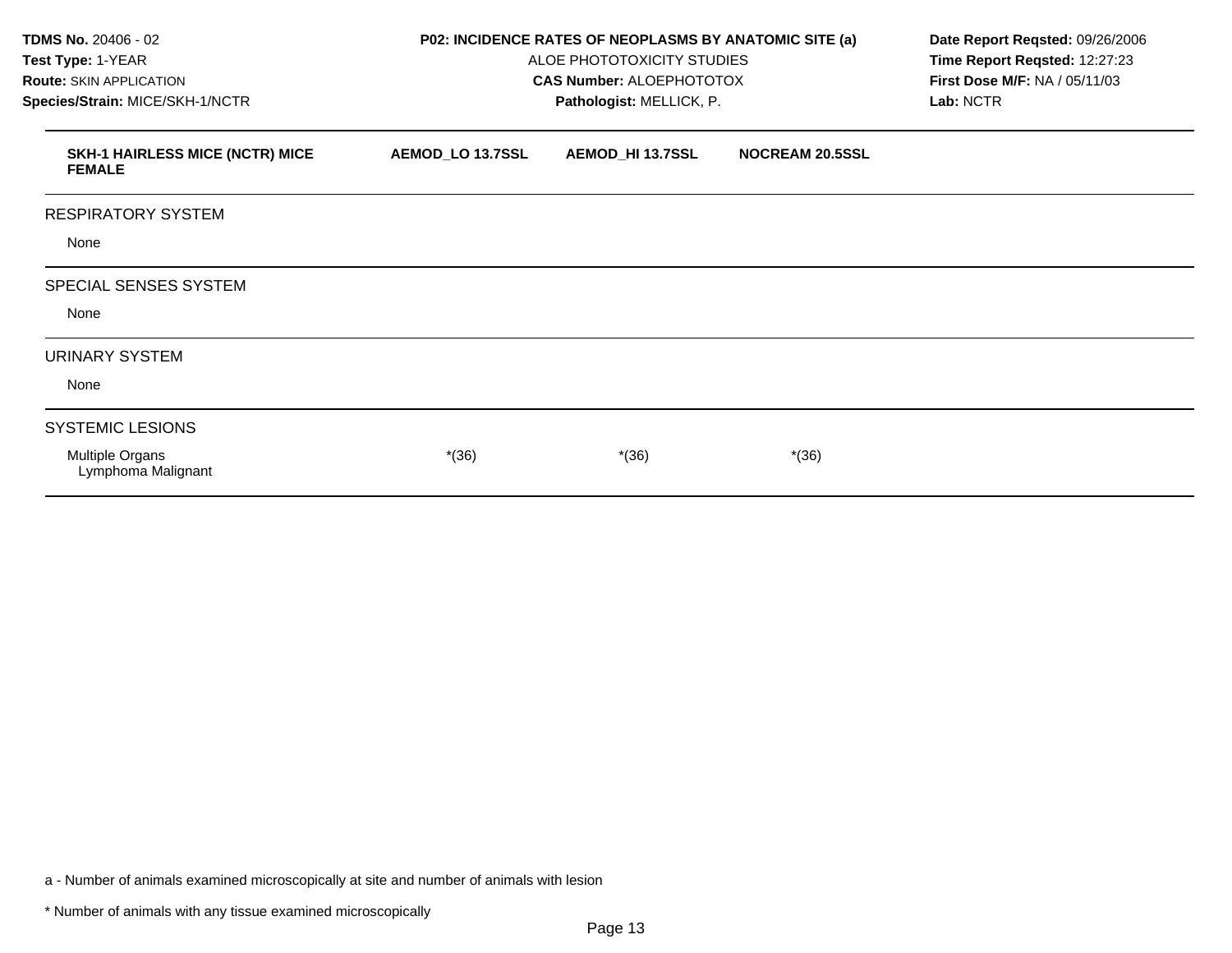| TDMS No. 20406 - 02                                                            |                       | P02: INCIDENCE RATES OF NEOPLASMS BY ANATOMIC SITE (a) | Date Report Reqsted: 09/26/2006<br>Time Report Reqsted: 12:27:23 |                               |                                  |
|--------------------------------------------------------------------------------|-----------------------|--------------------------------------------------------|------------------------------------------------------------------|-------------------------------|----------------------------------|
| Test Type: 1-YEAR                                                              |                       | ALOE PHOTOTOXICITY STUDIES                             |                                                                  |                               |                                  |
| <b>Route: SKIN APPLICATION</b>                                                 |                       | <b>CAS Number: ALOEPHOTOTOX</b>                        |                                                                  | First Dose M/F: NA / 05/11/03 |                                  |
| Species/Strain: MICE/SKH-1/NCTR                                                |                       | Pathologist: MELLICK, P.                               |                                                                  | Lab: NCTR                     |                                  |
| SKH-1 HAIRLESS MICE (NCTR) MICE<br><b>FEMALE</b>                               | <b>NOCREAM NO_SSL</b> | <b>VEHICLE NO_SSL</b>                                  | <b>ALOGEL6% NO</b><br><b>SSL</b>                                 | <b>WHLEAF6% NO_</b><br>SSL    | <b>CHARCL6% NO</b><br><b>SSL</b> |
| <b>Tumor Summary for Females</b>                                               |                       |                                                        |                                                                  |                               |                                  |
| <b>Total Animals with Primary Neoplasms (b)</b>                                |                       | $\overline{c}$                                         |                                                                  |                               |                                  |
| <b>Total Primary Neoplasms</b>                                                 |                       | $\overline{2}$                                         |                                                                  |                               |                                  |
| <b>Total Animals with Benign Neoplasms</b>                                     |                       |                                                        |                                                                  |                               |                                  |
| <b>Total Benign Neoplasms</b>                                                  |                       |                                                        |                                                                  |                               |                                  |
| <b>Total Animals with Malignant Neoplasms</b>                                  |                       |                                                        |                                                                  |                               |                                  |
| <b>Total Malignant Neoplasms</b>                                               |                       |                                                        |                                                                  |                               |                                  |
| <b>Total Animals with Metastatic Neoplasms</b>                                 |                       |                                                        |                                                                  |                               |                                  |
| <b>Total Metastatic Neoplasms</b>                                              |                       |                                                        |                                                                  |                               |                                  |
| <b>Total Animals with Malignant Neoplasms</b><br><b>Uncertain Primary Site</b> |                       |                                                        |                                                                  |                               |                                  |
| <b>Total Animals with Neoplasms</b><br><b>Uncertain-Benign or Malignant</b>    |                       |                                                        |                                                                  |                               |                                  |
| <b>Total Uncertain Neoplasms</b>                                               |                       |                                                        |                                                                  |                               |                                  |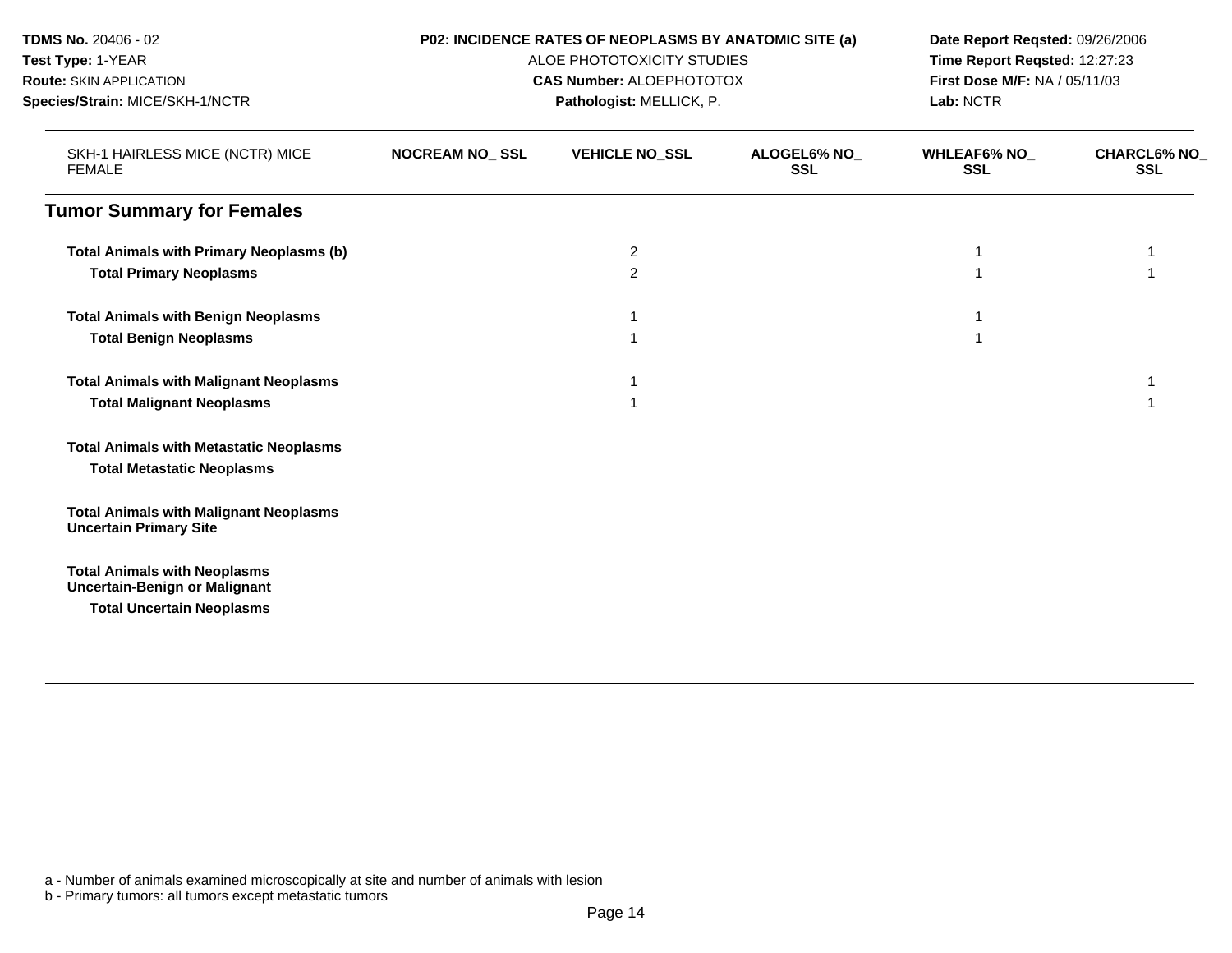| TDMS No. 20406 - 02<br>Test Type: 1-YEAR<br><b>Route: SKIN APPLICATION</b><br>Species/Strain: MICE/SKH-1/NCTR   | P02: INCIDENCE RATES OF NEOPLASMS BY ANATOMIC SITE (a)<br>ALOE PHOTOTOXICITY STUDIES<br><b>CAS Number: ALOEPHOTOTOX</b><br>Pathologist: MELLICK, P. |                        |                        | Date Report Reqsted: 09/26/2006<br>Time Report Regsted: 12:27:23<br>First Dose M/F: NA / 05/11/03<br>Lab: NCTR |                  |
|-----------------------------------------------------------------------------------------------------------------|-----------------------------------------------------------------------------------------------------------------------------------------------------|------------------------|------------------------|----------------------------------------------------------------------------------------------------------------|------------------|
| SKH-1 HAIRLESS MICE (NCTR) MICE<br><b>FEMALE</b>                                                                | AEMOD_H NO_SSL                                                                                                                                      | <b>NOCREAM 6.85SSL</b> | <b>NOCREAM 13.7SSL</b> | <b>VEHICLE 13.7SSL</b>                                                                                         | ALOGEL3% 13.7SSL |
| <b>Tumor Summary for Females</b>                                                                                |                                                                                                                                                     |                        |                        |                                                                                                                |                  |
| <b>Total Animals with Primary Neoplasms (b)</b><br><b>Total Primary Neoplasms</b>                               |                                                                                                                                                     | 23<br>36               | 35<br>73               | 35<br>76                                                                                                       | 33<br>81         |
| <b>Total Animals with Benign Neoplasms</b><br><b>Total Benign Neoplasms</b>                                     |                                                                                                                                                     | 18<br>22               | 20<br>21               | 21<br>21                                                                                                       | 25<br>25         |
| <b>Total Animals with Malignant Neoplasms</b><br><b>Total Malignant Neoplasms</b>                               |                                                                                                                                                     | 13<br>14               | 34<br>52               | 35<br>55                                                                                                       | 33<br>56         |
| <b>Total Animals with Metastatic Neoplasms</b><br><b>Total Metastatic Neoplasms</b>                             |                                                                                                                                                     |                        |                        |                                                                                                                |                  |
| <b>Total Animals with Malignant Neoplasms</b><br><b>Uncertain Primary Site</b>                                  |                                                                                                                                                     |                        |                        |                                                                                                                |                  |
| <b>Total Animals with Neoplasms</b><br><b>Uncertain-Benign or Malignant</b><br><b>Total Uncertain Neoplasms</b> |                                                                                                                                                     |                        |                        |                                                                                                                |                  |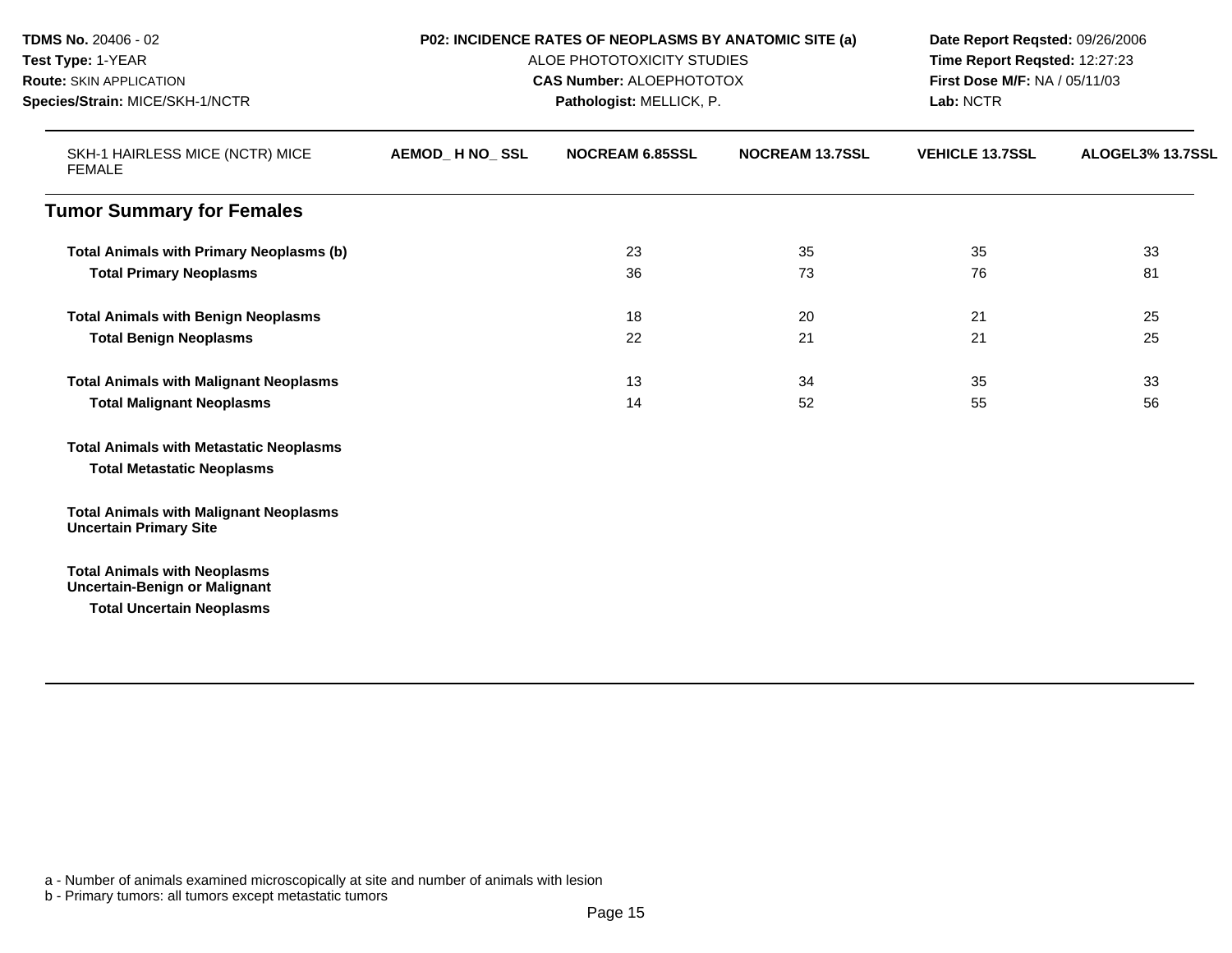| TDMS No. 20406 - 02                                                                                                   | P02: INCIDENCE RATES OF NEOPLASMS BY ANATOMIC SITE (a)<br>ALOE PHOTOTOXICITY STUDIES<br><b>CAS Number: ALOEPHOTOTOX</b><br>Pathologist: MELLICK, P. |    |    | Date Report Reqsted: 09/26/2006<br>Time Report Reqsted: 12:27:23<br>First Dose M/F: NA / 05/11/03<br>Lab: NCTR |    |
|-----------------------------------------------------------------------------------------------------------------------|-----------------------------------------------------------------------------------------------------------------------------------------------------|----|----|----------------------------------------------------------------------------------------------------------------|----|
| Test Type: 1-YEAR                                                                                                     |                                                                                                                                                     |    |    |                                                                                                                |    |
| <b>Route: SKIN APPLICATION</b><br>Species/Strain: MICE/SKH-1/NCTR<br>SKH-1 HAIRLESS MICE (NCTR) MICE<br><b>FEMALE</b> |                                                                                                                                                     |    |    |                                                                                                                |    |
|                                                                                                                       |                                                                                                                                                     |    |    |                                                                                                                |    |
|                                                                                                                       | <b>Tumor Summary for Females</b>                                                                                                                    |    |    |                                                                                                                |    |
| <b>Total Animals with Primary Neoplasms (b)</b>                                                                       | 33                                                                                                                                                  | 34 | 34 | 34                                                                                                             | 35 |
| <b>Total Primary Neoplasms</b>                                                                                        | 81                                                                                                                                                  | 81 | 78 | 79                                                                                                             | 80 |
| <b>Total Animals with Benign Neoplasms</b>                                                                            | 29                                                                                                                                                  | 26 | 29 | 30                                                                                                             | 31 |
| <b>Total Benign Neoplasms</b>                                                                                         | 30                                                                                                                                                  | 28 | 30 | 32                                                                                                             | 33 |
| <b>Total Animals with Malignant Neoplasms</b>                                                                         | 32                                                                                                                                                  | 33 | 32 | 33                                                                                                             | 33 |
| <b>Total Malignant Neoplasms</b>                                                                                      | 51                                                                                                                                                  | 53 | 48 | 47                                                                                                             | 47 |
| <b>Total Animals with Metastatic Neoplasms</b>                                                                        |                                                                                                                                                     |    |    |                                                                                                                |    |
| <b>Total Metastatic Neoplasms</b>                                                                                     |                                                                                                                                                     |    |    |                                                                                                                |    |
| <b>Total Animals with Malignant Neoplasms</b><br><b>Uncertain Primary Site</b>                                        |                                                                                                                                                     |    |    |                                                                                                                |    |
| <b>Total Animals with Neoplasms</b>                                                                                   |                                                                                                                                                     |    |    |                                                                                                                |    |
| <b>Uncertain-Benign or Malignant</b>                                                                                  |                                                                                                                                                     |    |    |                                                                                                                |    |
| <b>Total Uncertain Neoplasms</b>                                                                                      |                                                                                                                                                     |    |    |                                                                                                                |    |